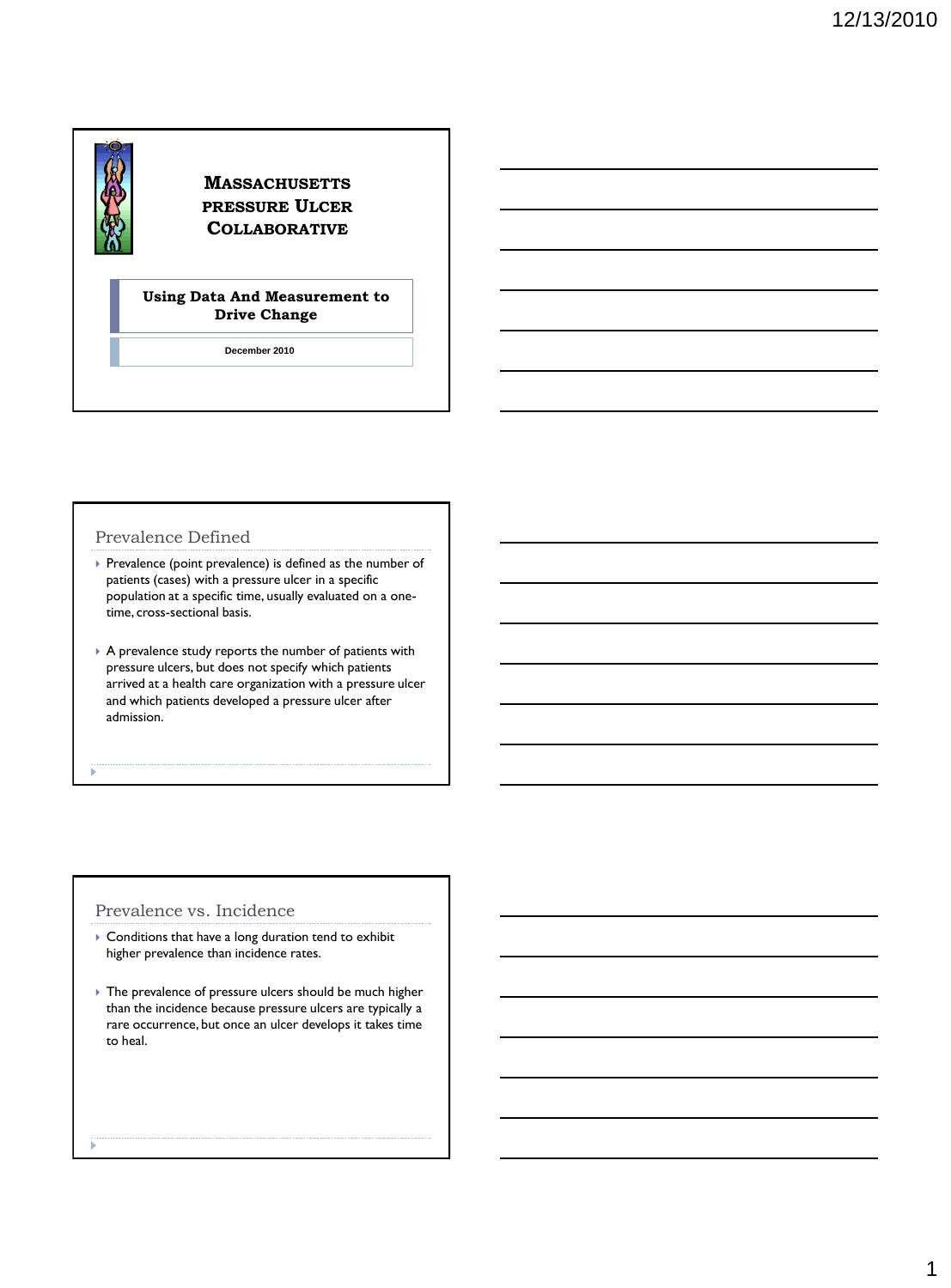# Using Prevalence Data

- When a prevalence study is conducted in numerous health care facilities on the same day, a unique snapshot of patients affected by pressure ulcers within a particular health care setting is provided.
- **Prevalence data provides an opportunity to gain insight** into the magnitude of the problem of pressure ulcers in healthcare organizations.
	- Data can support health resource planning and identify the degree of compliance with prevention and treatment protocols.

# MA Collaborative Prevalence Definitions

#### ▶ Acute Care

- $#$  patients with stage II-IV facility acquired PU on day of collection/ total number of patients on the unit(s)
- ▶ Home Health
- Unduplicated # patients with stage II-IV agency acquired PU during 2 week collection period/ Average daily census
- LTC
	- $*$  # residents with stage II-IV facility acquired PU on day of collection/ total # residents

## Benchmarking

- Statewide and national pressure ulcer prevalence surveys provide a benchmark to evaluate an individual facility's care and treatment of patients at risk for pressure ulcer development. Success, however, lies in the health care professional's ability to take the information and apply it to clinical practice.
- Through the use of a benchmarking approach, performance gaps can be identified, processes can be put into place, and improved patient outcomes can be monitored and maintained.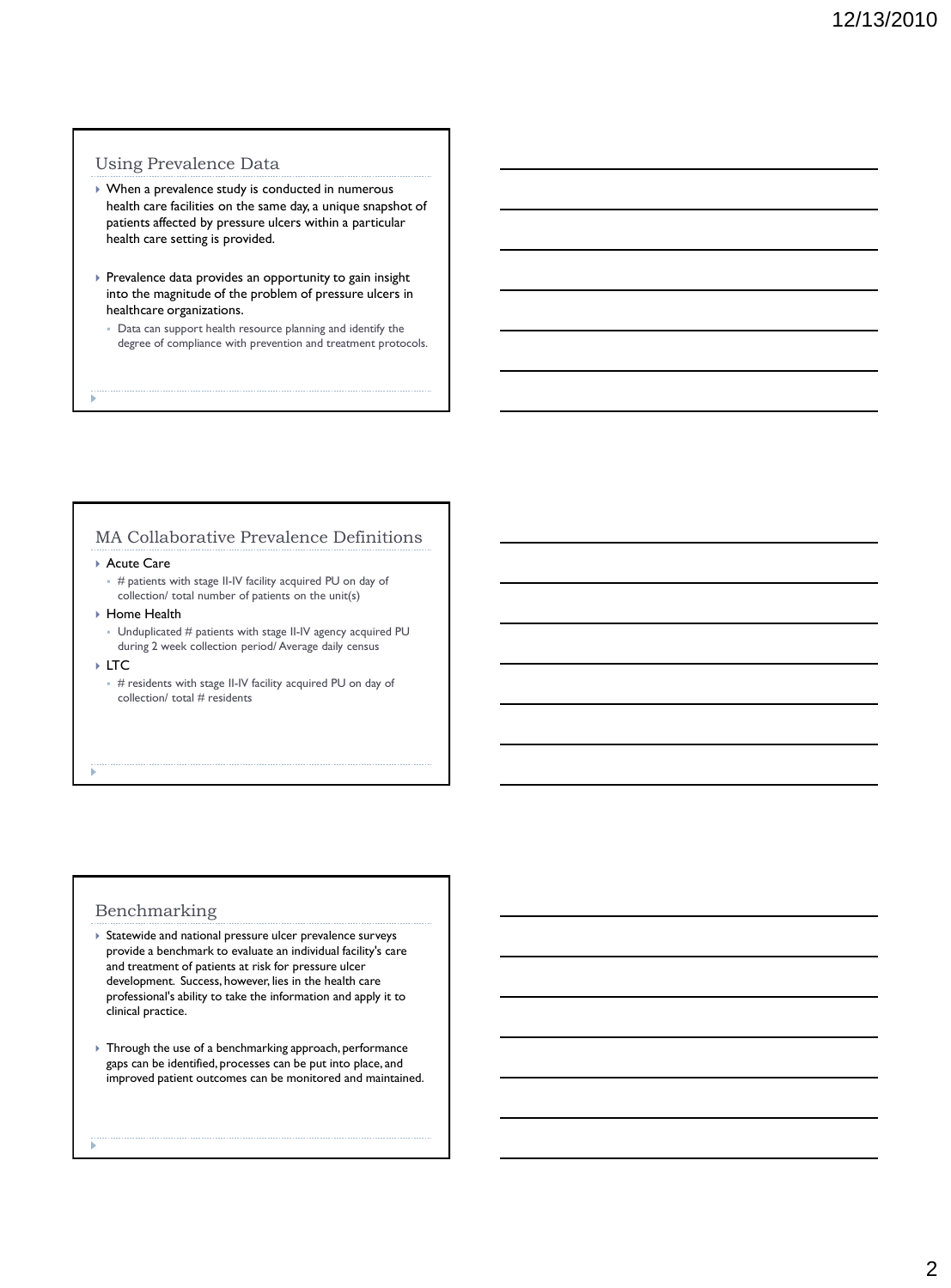| <b>Facility Acquired</b>        |                                                          |                                                 |
|---------------------------------|----------------------------------------------------------|-------------------------------------------------|
|                                 | <b>MA Collaborative</b><br>Prevalence 2010<br>(baseline) | <b>National Prevalence</b><br><b>Study 2009</b> |
| Acute Care                      | 1.0%                                                     | 5.0%                                            |
| Long Term Care                  | 4.2%                                                     | 5.2%                                            |
| Home Health                     | 1.1%                                                     | No data available                               |
| <b>All Settings</b><br>Combined | 1.9%                                                     | 5.0%                                            |

Ĩ.

|                                                                                                                      |  | $\overline{\phantom{a}}$ |
|----------------------------------------------------------------------------------------------------------------------|--|--------------------------|
| <u> 1980 - Johann Barn, amerikan besteman besteman besteman besteman besteman besteman besteman besteman bestema</u> |  | __                       |
|                                                                                                                      |  | __                       |
|                                                                                                                      |  |                          |

Comparison Baseline and Quarter 1

|                              | Prevalence June 2010<br>(baseline) | <b>Prevalence</b><br>September 2010<br>Q <sub>1</sub> |
|------------------------------|------------------------------------|-------------------------------------------------------|
| Acute Care                   | 1.0%                               | 1.4                                                   |
| Long Term Care               | 4.2%                               | 3.4                                                   |
| Home Health                  | 1.1%                               | 1.2%                                                  |
| <b>All Settings Combined</b> | 1.9%                               | 2.2                                                   |

Þ

|                          | <u> 1989 - Johann Barn, mars et al. 1989 - Anna ann an t-Anna ann an t-Anna ann an t-Anna ann an t-Anna ann an t-</u> |  |  |                                   |
|--------------------------|-----------------------------------------------------------------------------------------------------------------------|--|--|-----------------------------------|
|                          | <u> 1989 - Johann Barbara, martxa alemaniar argamento este alemaniar alemaniar alemaniar alemaniar alemaniar a</u>    |  |  | _____                             |
|                          |                                                                                                                       |  |  | ___                               |
| $\overline{\phantom{0}}$ |                                                                                                                       |  |  |                                   |
|                          |                                                                                                                       |  |  |                                   |
| __                       | the contract of the contract of the contract of the contract of the contract of the contract of                       |  |  | the control of the control of the |
|                          |                                                                                                                       |  |  |                                   |

|         | <b>Baseline</b> | Quarter I |
|---------|-----------------|-----------|
| Central | 1.1%            | .9%       |
| Metro   | 1.5%            | .9%       |
| North   | 3.9%            | .5%       |
| South   | 1.4%            | 1.3%      |
| West    | .84%            | 50%       |
|         |                 |           |

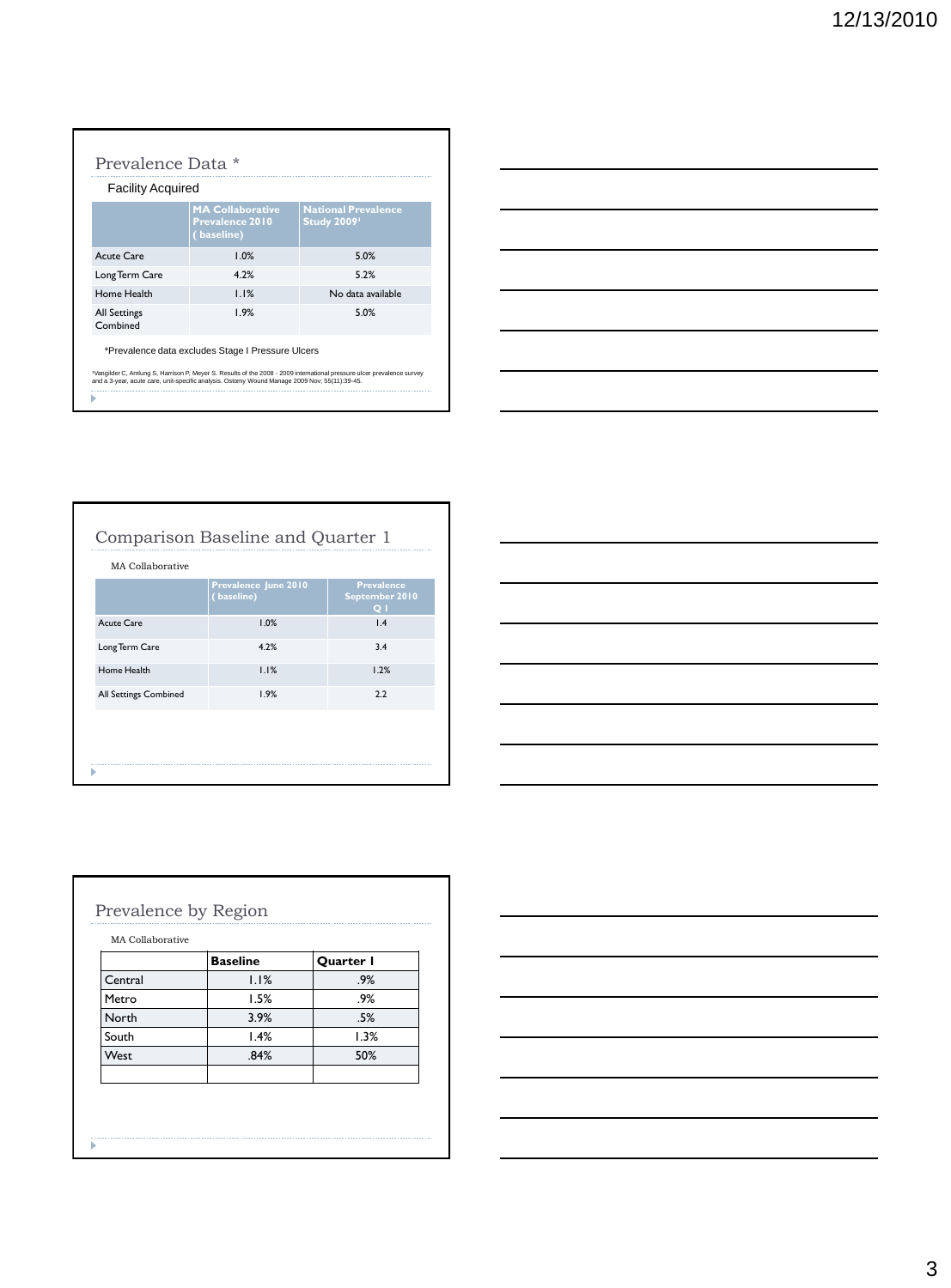|             | Acute | <b>SNF</b> | <b>HHA</b>     |
|-------------|-------|------------|----------------|
| Central     | 3     | 4          | $\mathcal{P}$  |
| Metro       | 5     | 3          |                |
| North       | 3     | 8          | $\overline{2}$ |
| South       | 4     | 5          |                |
| <b>West</b> | 5     |            | O              |



# National Prevalence Study Findings

Regardless of setting, the most common pressure ulcers are:

- Stage I and II (76%)
- Located on sacrum/coccyx (37%), and heels (30%)

#### Disparities:

- Caucasian/White more Stage I pressure ulcers (48%) than18% Stage III, IV, Unstageable, and/or DTI
- Asian more Stage I pressure ulcers (48%) than Stage II, IV, Unstageable, and/or DTI (15%)
- Darker skinned have highest rate of Stage III, IV, Unstageable, and/or DTI

# National Prevalence Study Findings

# Ulcer Severity (overall)

- 13.3% are Stage III, IV, or unable to stage
- 36.8% are facility acquired
- 9.1% are device related
	- Device related pressure ulcers represent approximately 11.9% of facility acquired pressure ulcers.
	- Most common site: ear (20%), sacrum/coccyx (17%), heel (12%), buttocks (10%)
	- Most common acute care units: Pedi, L&D, Cardiac, ICU, Neuro, Cardiac, and step down
- ś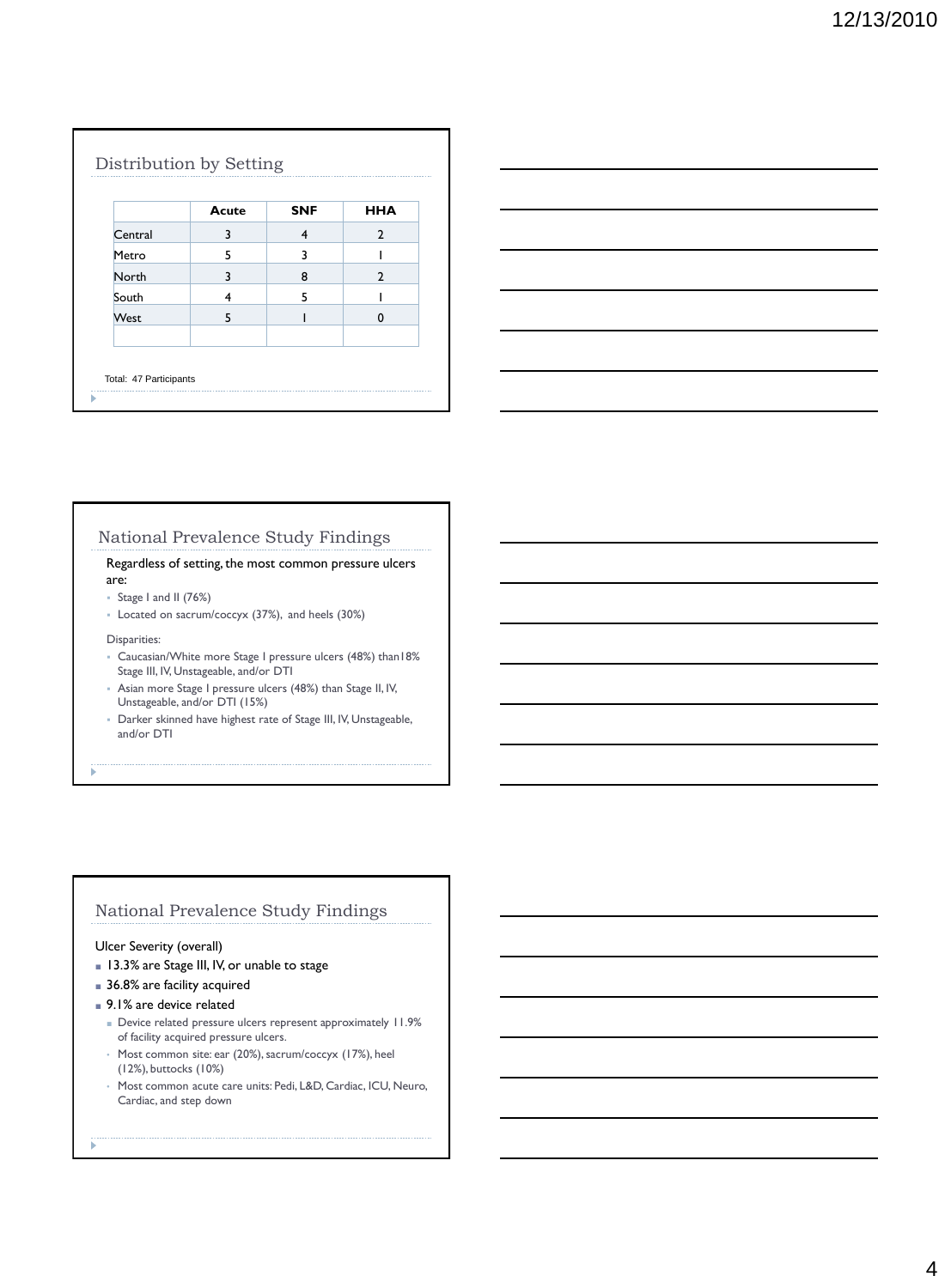# National Prevalence Study Findings (Acute Care)

Approximately one in 10 patients in adult ICUs developed a pressure ulcer; 3.3% of these were Stage III-IV, unstageable, or DTI.

# ICUs:

- Overall prevalence: 16.6%
- Facility Acquired 8.8% 10.4%
- 65% 75% of these were Stage II or higher

#### Med-Surg Units:

Overall prevalence 8.6% -13.4% Facility Acquired 3.95 -4.3%

# National Prevalence Study Findings

- The prevalence of severe pressure ulcers (Stage III, IV, unstageable, DTI) is highest in adult ICU (3.3%), followed by LTC (4.4%) and LTAC (3.2%)
- Approximately 48% of all patients who had pressure ulcers were assessed at mild or no risk (Braden scale score >14). Prevalence within the Braden Score risk categories aligned with risk for developing pressure ulcers.

# Understanding Variations

- Variability in types of treatment provided
- Patient characteristics such as acuity, length of stay
- Geographic ( interstate) differences
- ▶ Provider type: profit/non-profit, hospital based, etc.
- Expertise of the staff collecting the data (reliability)
- $\triangleright$  Variations in nursing practice
- Changes in number of participants reporting
-